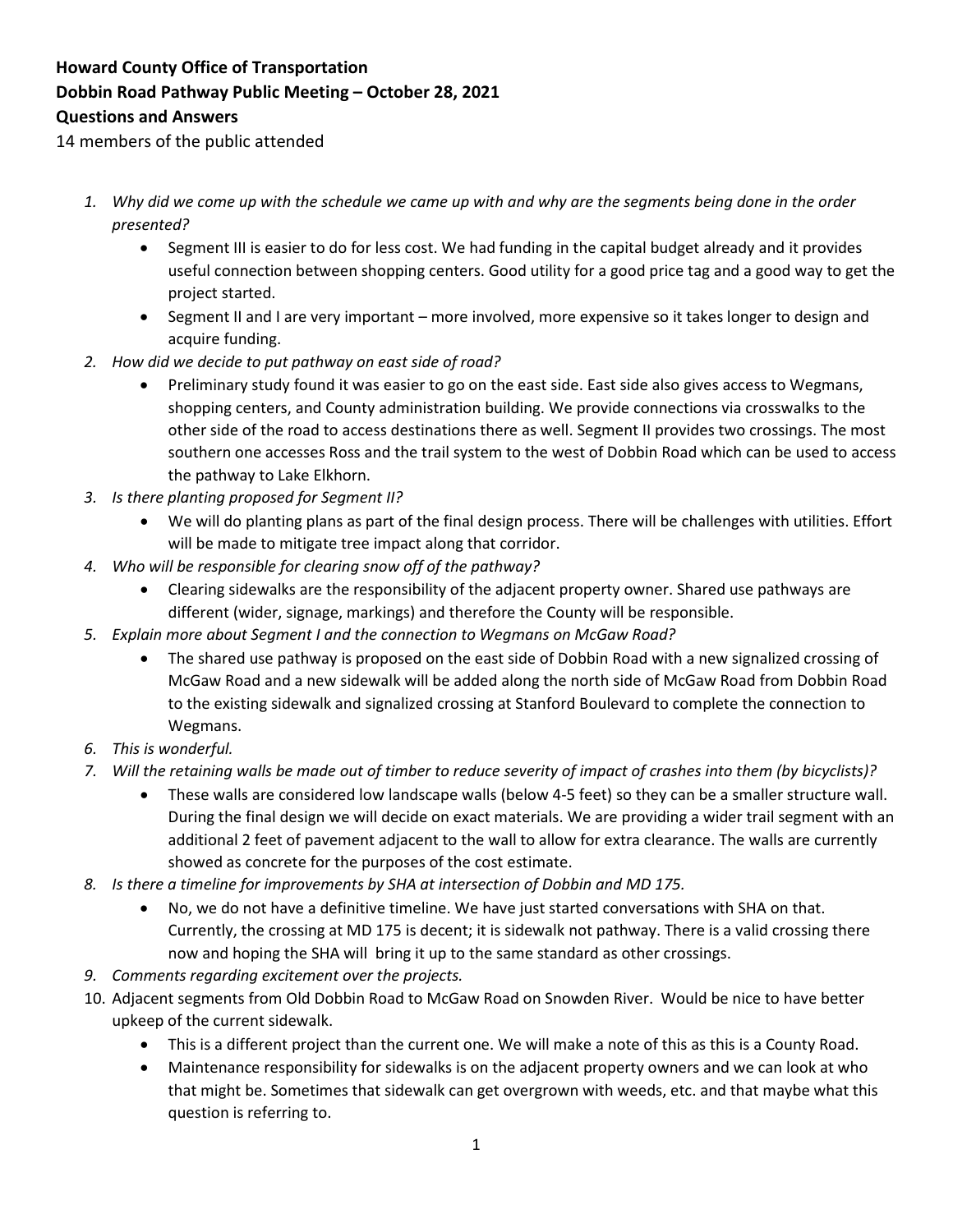- *11. What's the likelihood that the speed limit on this stretch of road will be reduced given the increase in pedestrian and bike traffic?* 
	- We will be keeping bicycle and pedestrian traffic off of the road with this project onto pathway, but they still need to cross the streets. Lower speeds are usually safer for everybody. Not part of this project, but we can bring this suggestion to the Department of Public Works, and they have a process to study to see if any changes in speed limit are feasible and appropriate.
- *12. There is a trail from the Elkhorn Branch trail to the west side of Dobbin Road. Please consider a connection across Dobbin Road to the new pathway.*
	- Perhaps the comment is to do it in a more direct fashion. Currently a connection is planned at the southern Dobbin Center intersection because there is an existing signal there. Can be difficult to put one in elsewhere because of sightlines issues or the need for a new signal. We determined a signalized crossing was needed at that location.
- *13. Concerning the schedule. Would like to see Segment I and II installed first*. *It seems that Segment III will only be useful once Segment II is installed. It seems that Segment III will only be useful once Segment II is installed.*
	- Agreed, but the Segments I and II have fairly high costs and are not currently funded for construction. We will keep working on locating funding for those segments. If we are able to secure funding that would help accelerate the schedule.
- *14. I believe there is a path already around the pond near the Loyola building. Is there a plan to tie Segment I into that path?*
	- There is a pathway at least for a portion of the pond that connects from some businesses to retail center. Pathway connection to Stanford Blvd might be a possibility. We did look at this early on in the project and the issue is that any impacts to the slope may be considered pond embankment impacts, and there is a cut-off wall built into that slope. In order to meet ADA requirements we would need a pretty significant structure to meet the trail on the top of that embankment. It is a challenging site to build on to.
- *15. What is a bicycle facility?*
	- Term for improvements or accommodations for people on bicycles, including on-street bike lanes, or a shared-use pathway (for pedestrians and bicyclists), or protected bike lanes that are on-street with buffering or vertical elements providing separation from vehicular traffic.
- *16. Are there stairs near Pub Dog down toward Dobbin Road? Is there a plan to tie Segment I into those?*
	- Located at North side of pond, and no, there are not stairs at that location leading to Dobbin Road. The connection at that location is via Stanford Blvd.
- *17. Request for more crosswalk locations 1. Snowden from McGaw accessing BJs and other stores. 2. Dobbin or Old Dobbin where Target is on one side and REI on the other.*
	- The would not be part of this current project but could be considered for a future projects. We will add it to our log.
	- Second suggestions might be part of Segment IV near REI and will look at crossing opportunities at that time.
- *18. Is there any coordination with the businesses (especially Wegmans) to help tie their facilities into the new path?*
	- We have one connection to Wegmans in the plan. Property owners could consider connections from their property to the pathway. However-, the County is not aware of any being pursued at this time.
- 19. *Has the County ever considered making connections to Elkhorn Branch Trail from nearby (in addition to the one that is already there)*?
	- We are not aware of any connections to the trail by other properties at this time. There is quite a slope there so it would be difficult to make connections there.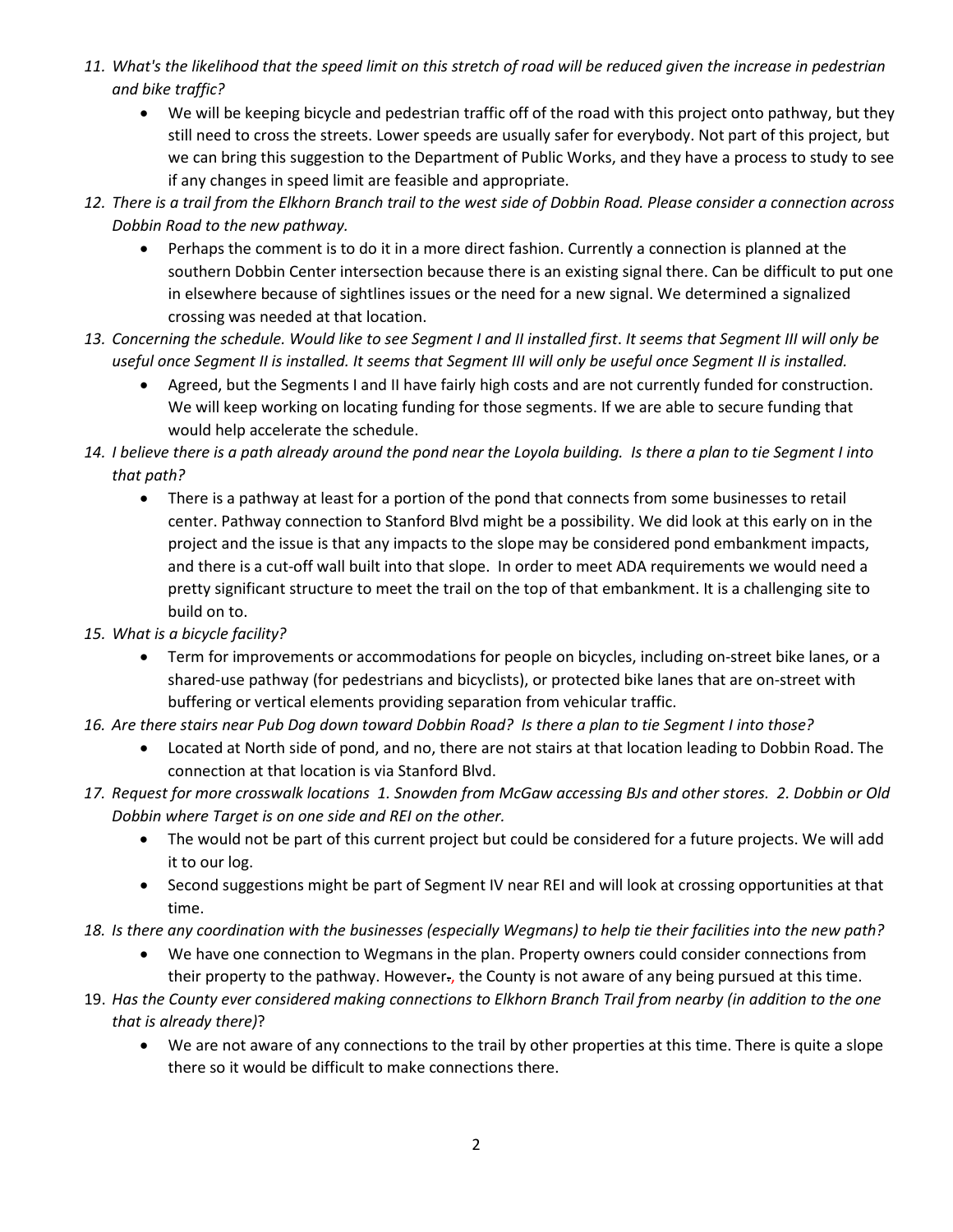- *20. Another question about the crossing of the same trail from Dobbin Center Way.*
	- The stream itself is in between the pathway and that segment of road. It would require another bridge crossing and is not being considered at this time.
- *21. What is the connection from the Lake Elkhorn Pathway to Oakland Mills Road?* 
	- There will be crossing improvements at Oakland Mills Road and Dobbin Road intersection some coming from this project and some from the Oakland Mills Road project. It will make crossing this intersection to access the Elkhorn pathway much easier.
- *22. Clarification on Snowden River Parkway sidewalk. Weeds are overgrown.* 
	- The sidewalk is directly adjacent to the roadway, so we understand the request to add some buffering between the sidewalk and the roadway to make it more comfortable.
- *23. Will the location of the pathway inhibit access to the shopping center where Ale House is located?*
	- There is a crosswalk proposed at Dobbin Center Way intersection. It will connect to one of the commercial parking lots and the back area of the Ale House – which then connects to sidewalk network at Ale House.
- *24. Question concerning project location* 
	- Pathway would provide connection from Old Dobbin Road at Columbia Crossing along Dobbin Road to McGaw Road and to Oakland Mills Road.
- *25. Clarification concerning access PF Changs (Pei Wei) which is also in the Ale House parking area.*
- Yes, the pathway would provide access to Pei Wei. Please see previous response concerning Ale House. *26. Clarify crossing from Elkhorn Branch Trail spur to Stanford Blvd.* 
	- Pedestrian crossing at the signal is being added at southern Dobbin Center entrance (access to MVA). That connects to Elkhorn Branch Trail spur. There will be a pedestrian crossing with push button activated pedestrian crossing to pathway then to Stanford or wherever you might be going.
- *27. Question re: location of Ross and thrift stores.*
- They are located in the shopping center across Dobbin Road from the MVA and north of Stanford Blvd. *28. Do you having funding to add bike racks to commercial properties?* 
	- We do not, and typically we do not add bike racks to commercial properties. We did at one time have a grant funded program to add bike racks at different locations in the County. That grant period is now over. We can suggest to the private property owners to add them themselves. If it is a public facility, then yes, we would pursue providing a bike rack.
- *29. Will there be integration with bus routes?* 
	- There is a bus stop along with Dobbin Center for the RTA. Also commuter buses pick up along Dobbin Road as well, but there are no pedestrian facilities at those locations. We will look closer at the intersection at Dobbin Center Way/Dobbin Road in the next stage of design for pedestrian facilities to connect to bus transit.
- *30. In Segment II, as part of the private driveway reconstruction, and Stanford Blvd re-grading, was a raised crosswalk considered?*
	- We actually ended up with somewhat of a raised crosswalk. We needed to narrow the roadway to create enough room for the pathway. A 10-foot wide crosswalk was required at that location and the reconstruction of the curb resulted in a shallow reveal. So we almost have a raised crosswalk intersection.
	- The other issue is drainage coming from Stanford Blvd. Crossing Stanford Blvd could cause some drainage issues. This solution addresses it.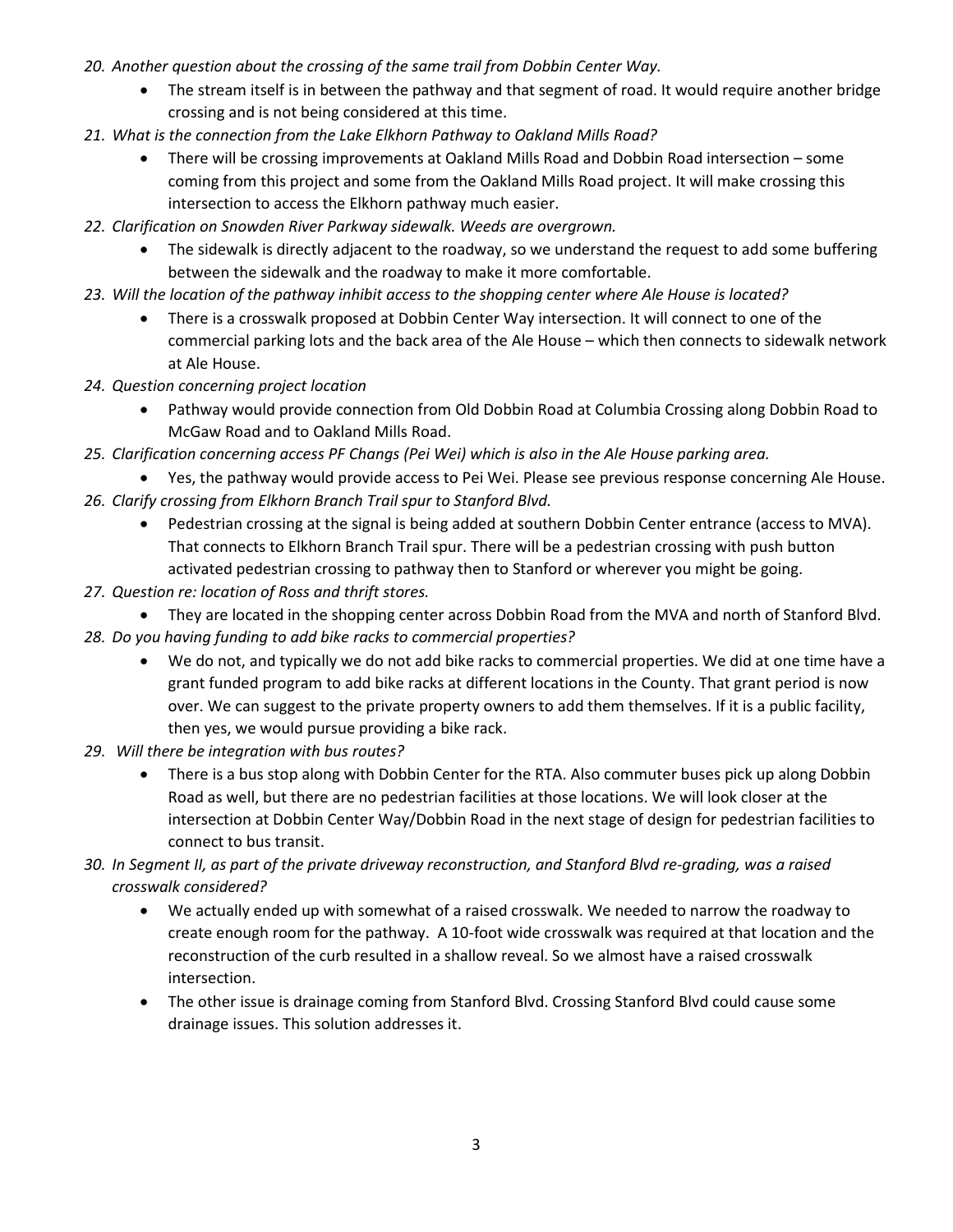## **Public Comments from Chat Log -** October 28, 2021

Minor edits made for grammar and clarity.

- 1. Do any of these cover a path from Columbia Crossing to McGaw Rd.?
- 2. Does the County have adequate right-of-way now to execute the project as designed?
- 3. I can't remember exactly where the intersection of Col Crossing is. What's the nearest store? or restaurant?
- 4. Why was Segment III chosen to be constructed first?
- 5. Once we cross 175, any easier access to anything such as Walmart or PF Chang's?
- 6. Is one of the lights at Segment II, the one that leads to the back of Ross or more to the front of Ross & the Thrift store?
- 7. Why was Segment II sited on the east side of Dobbin Road vs the west side?
- 8. Who will be responsible for clearing snow on the shared use paths?
- 9. Is there planting proposed in the buffer zone for Segment II?
- 10. Will there be a crosswalk to cross Oakland Mills Road to access the Elkhorn Branch Trail to the west?
- 11. Is Segment I planned along McGaw Road to connect to Wegmans? Or is it just for the portion of Dobbin between McGaw and Oakland Mills?
- 12. This is wonderful, and I can't wait to use the new facilities. Will the retaining walls that are beside the path be constructed of timber to reduce the severity of any crashes into them?
- 13. Is there an expected design/construction timeline from SHA for the reconstruction of the MD175 intersection?
- 14. When are the upgrades to the MD 175/Dobbin Rd intersection anticipated?
- 15. Thank you for an informative presentation
- 16. All sections look fantastic. Will be an amazing addition to walkway/biking. How would we get consideration for an improvement to the sidewalk from Old Dobbin to McGaw on Snowden River Pkwy? Would be nice to have a buffer from the road, and if nothing else, better upkeep of the sidewalk.
- 17. What's the likelihood that the speed limit on this stretch of road will be reduced given the increase in pedestrian and bike traffic?
- 18. There is a trail from the Elkhorn Branch trail to the west side of Dobbin Road behind Walmart. Please consider a connection across Dobbin Road to the new pathway. Going to the nearest intersection would be quite a detour for pedestrians headed to the Health Department
- 19. Comment: I like the design, but I am concerned the schedule for the construction is not optimal. It seems that Segment III will only be useful once Segment II is installed; while Segments I and II seem to be useful sections independent of whether any of the other sections are constructed.
- 20. I believe there is a path already around the pond near the Loyola building. Is there a plan to tie Segment I into that path?
- 21. How about two crosswalks. 1) on Snowden from McGaw to cross Snowden (& access to BJs plus) 2) on Old Dobbin or Dobbin, between the two Columbia Crossings - Target on one side, REI on the other
- 22. Also, I may be remembering incorrectly but are there stairs near pub dog down toward Dobbin? Is there a plan to tie Segment I into those?
- 23. What is a bicycle facility?
- 24. Is there any coordination with the businesses (especially Wegmans) to help tie their facilities into the new path?
- 25. Has the county ever considered making connections to Elkhorn Branch Trail?
- 26. Sorry if we missed it, but what is the timeline for continuing up Dobbin to connect to the pathway on the west behind the buildings (that goes under Oakland Mills on the south)?
- 27. Yes, weeks overgrown on Snowden sidewalk, but also, it hugs the road, so scary walking or biking on it
- 28. I'm excited about the proposed pathways. I often drop vehicles for service in the area and rather than sit in the waiting room, I walk in the area. The pathway will make things much safer to get from location to location in the area.